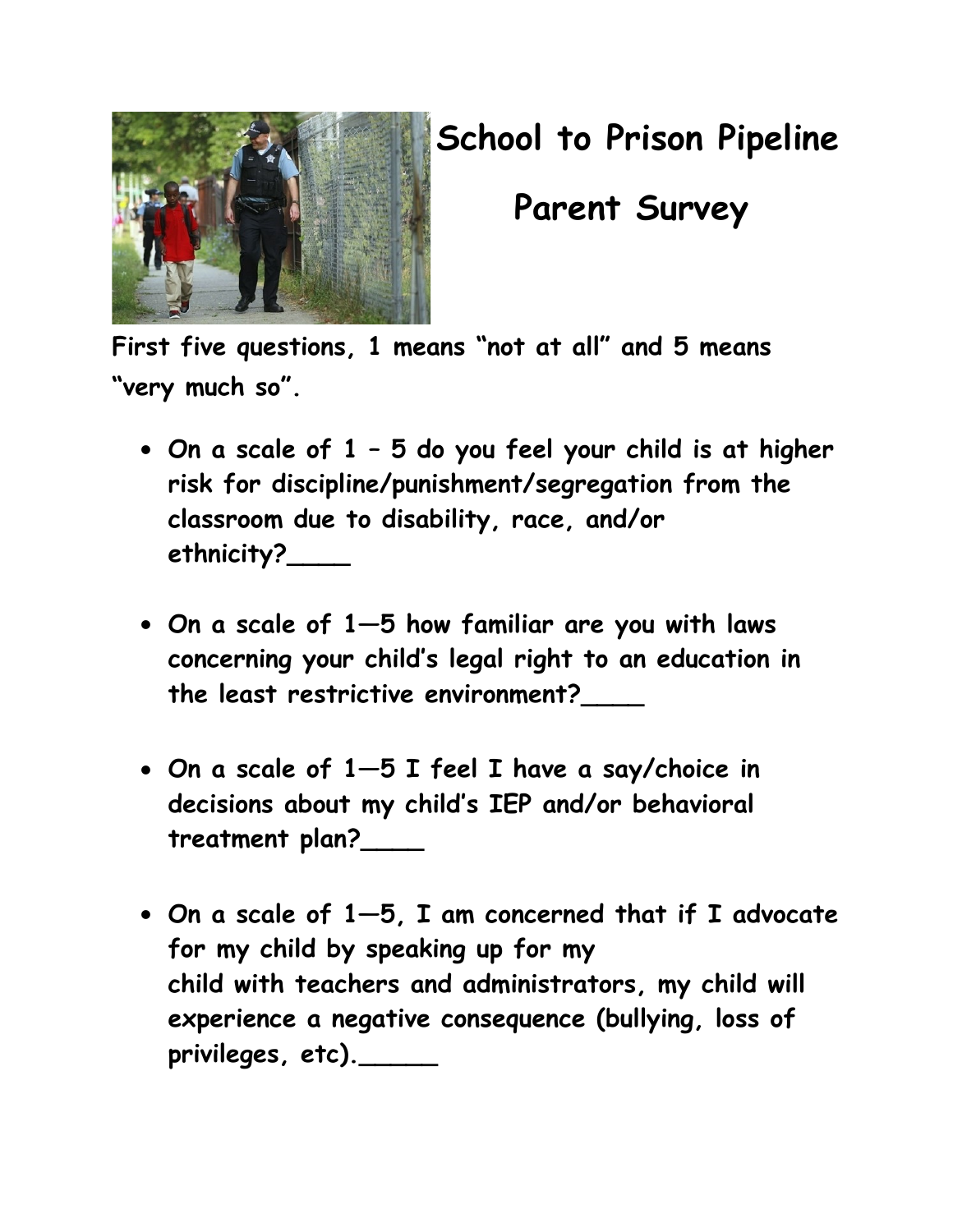• **Has your child been suspended/separated from classroom instruction due to behavioral concerns? (Y/N) If yes, explain:** 

**\_\_\_\_\_\_\_\_\_\_\_\_\_\_\_\_\_\_\_\_\_\_\_\_\_\_\_\_\_\_\_\_\_\_\_\_\_\_\_\_\_\_\_**

**\_\_\_\_\_\_\_\_\_\_\_\_\_\_\_\_\_\_\_\_\_\_\_\_\_\_\_\_\_\_\_\_\_\_\_\_\_\_\_\_\_\_\_**

**\_\_\_\_\_\_\_\_\_\_\_\_\_\_\_\_\_\_\_\_\_\_\_\_\_\_\_\_\_\_\_\_\_\_\_\_\_\_\_\_\_\_\_**

**\_\_\_\_\_\_\_\_\_\_\_\_\_\_\_\_\_\_\_\_\_\_\_\_\_\_\_\_\_\_\_\_\_\_\_\_\_\_\_\_\_\_\_**

**\_\_\_\_\_\_\_\_\_\_\_\_\_\_\_\_\_\_\_\_\_\_\_\_\_\_\_\_\_\_\_\_\_\_\_\_\_\_\_\_\_\_\_**

**\_\_\_\_\_\_\_\_\_\_\_\_\_\_\_\_\_\_\_\_\_\_\_\_\_\_\_\_\_\_\_\_\_\_\_\_\_\_\_\_\_\_\_**

**\_\_\_\_\_\_\_\_\_\_\_\_\_\_\_\_\_\_\_\_\_\_\_\_\_\_\_\_\_\_\_\_\_\_\_\_\_\_\_\_\_\_\_**

**\_\_\_\_\_\_\_\_\_\_\_\_\_\_\_\_\_\_\_\_\_\_\_\_\_\_\_\_\_\_\_\_\_\_\_\_\_\_\_\_\_\_\_**

**\_\_\_\_\_\_\_\_\_\_\_\_\_\_\_\_\_\_\_\_\_\_\_\_\_\_\_\_\_\_\_\_\_\_\_\_\_\_\_\_\_\_\_**

**\_\_\_\_\_\_\_\_\_\_\_\_\_\_\_\_\_\_\_\_\_\_\_\_\_\_\_\_\_\_\_\_\_\_\_\_\_\_\_\_\_\_\_**

**\_\_\_\_\_\_\_\_\_\_\_\_\_\_\_\_\_\_\_\_\_\_\_\_\_\_\_\_\_\_\_\_\_\_\_\_\_\_\_\_\_\_\_**

**\_\_\_\_\_\_\_\_\_\_\_\_\_\_\_\_\_\_\_\_\_\_\_\_\_\_\_\_\_\_\_\_\_\_\_\_\_\_\_\_\_\_\_**

• **Have juvenile officers or the police had contact with your child related to an incident or incidents in school? (Y/N) If yes, explain:**

- **Do you feel that severe disciplinary measures in the school should be reviewed/evaluated by an independent third party?**
	- **\_\_\_\_\_ Yes**
	- **\_\_\_\_\_ No**